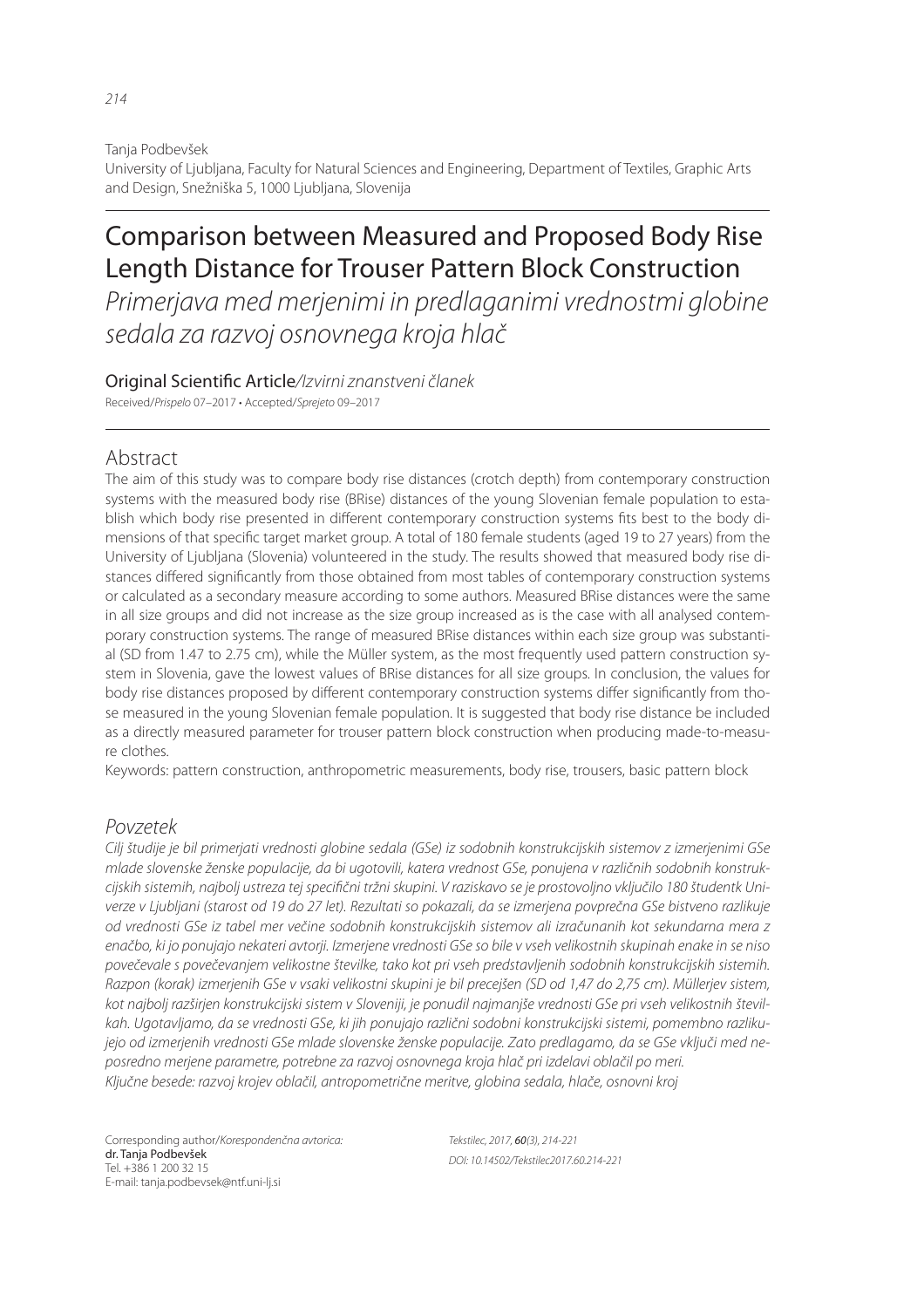Trousers represent an indispensable piece of apparel in every woman's wardrobe. Because the expectations of today's customers are increasing steadily and are accompanied by an excessive offer of trousers by different producers and retailers, proper size and fit is important. Good garment fit is crucial to customer satisfaction, as it contributes to both con fidence and the comfort of wear [1]. Dissatisfaction with fit is one of the most frequently stated problems with garment purchases in the ready-to-wear sector [2]. The fit of clothes is closely linked with the body dimensions incorporated in basic pattern blocks of clothes, while all garment production requires the development of corresponding patterns. As a rule, measurement tables and basic block patterns in industry are already set and fixed, but are not necessarily the best reflection of the body dimensions of target market groups [3, 4].

Body rise (BRise) distance is typically the first measure required in the development of a trouser pattern block, and plays an important role in creating the proper fit of trousers between the levels of the natural waist and crotch line. If the BRise is shorter than the actual BRise, the trouser waist level will be lower than the natural waist level where waist girth is measured. As a result, trouser waist girth will be too small because body girth increases below the natural waist. If the BRise is longer than the actual BRise, the crotch seam of the trousers will hang down from the crotch level of the body. The greater the difference between the real value of body rise distance and the body rise distance incorporated in the basic block pattern of trousers, the more distinctive this deviation would be. The impact of body rise distance on the fit of trousers on the body is often overlooked in contemporary construction systems. In Slovenian educational and industrial practice, body rise distance is frequently defined as a secondary measure that can be calculated using an equation from hip girth [5, 6] (see equation in the section Methods). Moreover, most contemporary construction systems include it in their measurement tables. The values in those tables differ from one system to another, and increase with changes of bust (and hip) girth [7‒13]. Differences in BRise distances from various construction systems set with measurement tables or calculated using the relevant equation raise the question as to which distance fits best to the natural

shapes of different target groups of female bodies. One way to arrive at the answer is to compare these distances with those from real subjects. There is no common agreement on how to measure BRise distance, while construction systems offer different measurement methodologies [7, 11, 12, 14]. It seems that the most consistent way to select the proper methodology is to follow the nature of trouser basic pattern block development. In most pattern construction systems, BRise distance is applied in the basic pattern block as the vertical distance from the natural waist level to the crotch level of the body as suggested by the ISO 8559 standard [14]. The methodology used to measure BRise distance in this study followed that standard.

The aim of this study was to compare BRise distances from contemporary construction systems with the measured distances of the young Slovenian female population to establish which BRise distance presented in different contemporary construction systems fits best to the body dimensions of that specific target market group.

## 2 Methods

#### *2.1 Participants*

An anthropometric survey was carried out with 180 female students (aged 19 to 27 years) from the University of Ljubljana (Slovenia) who volunteered in the study. The subjects were selected to fit into a single body height group as suggested by the SIST EN 13402-3 standard [15] (from 164 to 172 cm). They were divided into groups according to the measure of their bust girth, as it is the most important measure in the basic pattern for developing clothes and in size definition. Five major groups were created according to the SIST EN 13402-3 standard [15]. All participants were well informed about the procedures of the experiment. None of them had given birth.

*2.2 BRise distances from measurement tables* BRise distances were obtained from the measurement tables of the following contemporary construction systems: Aldrich system [7], Parish system [8], Haggar system [9], Jansen system [10], Armstrong system [11] and Müller system, [12, 13] with its two measurement tables (Müller1 and Müller2). These systems (except the Müller system) followed the same methodology for measuring BRise distances as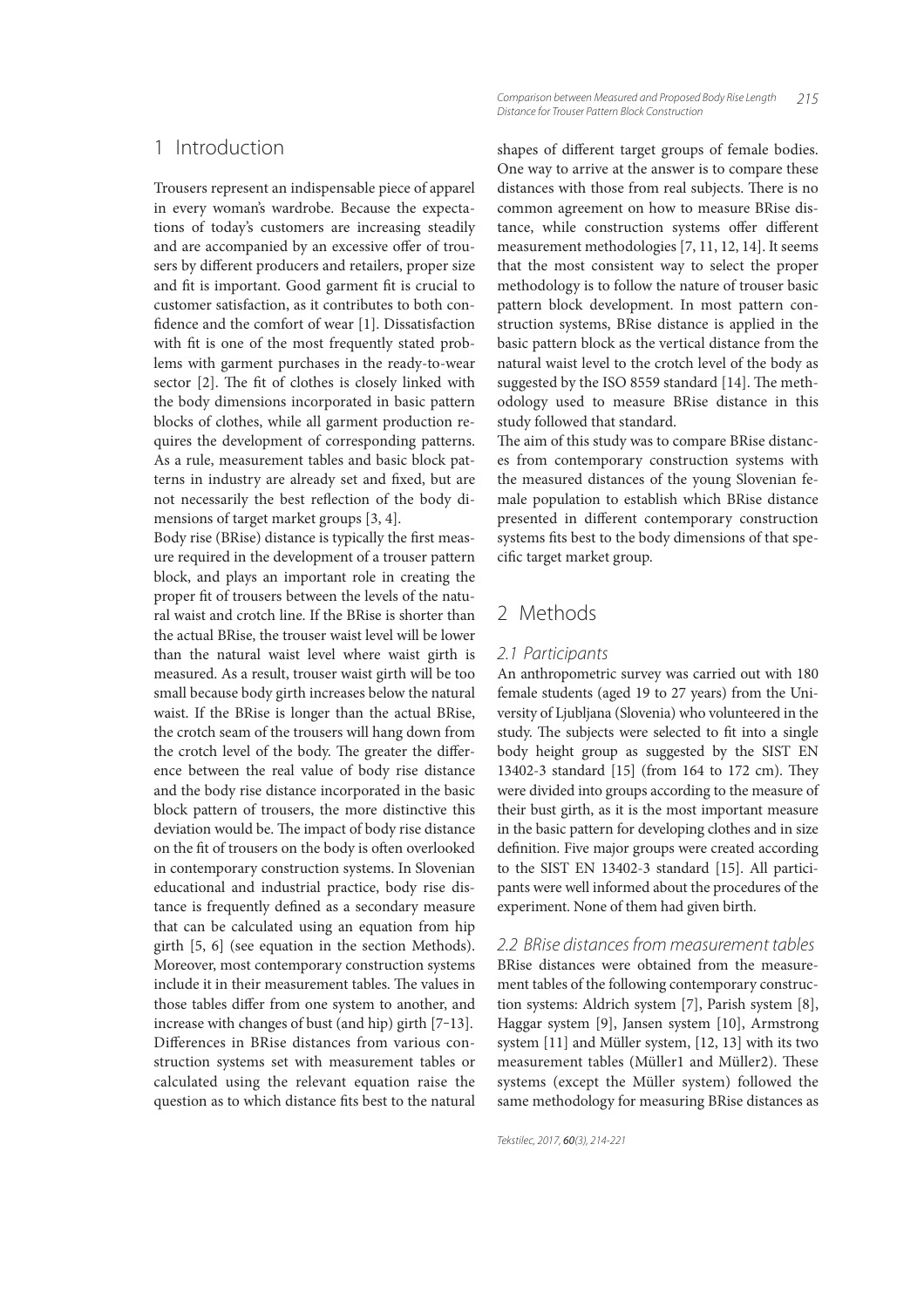*216 Comparison between Measured and Proposed Body Rise Length Distance for Trouser Pattern Block Construction*

the one used in the study. The values obtained from these tables applied to the female population with a body height of between 164 and 172 cm (here reported as an average of 168 cm) and to selected size groups based on bust girth. BRise distance values from the Müller system [12, 13] were also included in this paper, although their measurement methodology differs from the one used in the study. The reason for doing so lies in the fact that the Müller system is the most frequently used pattern construction system in Slovenia, while companies in the Slovenian clothing industry use BRise values from the aforementioned system's measurement tables. According to the Müller system, BRise is measured as the distance between the lower edge of the band, bounded around the natural waist, to the seat following the hip contour on a seated figure, measured using a measuring tape [12].

## *2.3 Calculated BRise distances (BRise\_calc)*

Some Slovenian researchers have calculated BRise distance using an equation based on hip girth [5, 6]:

 $BRise\_calc = HG / 4$  (1), where HG stands for hip girth.

### *2.4 Anthropometric survey*

During the measurement process, participants stood on level ground in their natural posture, with their feet together and their centre of gravity distributed equally to both legs, or seated on a flat surface with their back straight. Their heads were aligned with the Frankfurt line. During the process, they breathed normally with their abdomen relaxed

and arms hanging down freely along the torso or slightly lifted, but in a way that their posture or the body dimensions subject to measurement remained unchanged. Participants were dressed in underwear and barefoot. The survey was conducted in the morning by the same person and an assistant who recorded the data. The values were always repeated before they were entered in the anthropometric form and were rounded up to the next highest value, with an accuracy of 0.5 cm.

The following anthropometric planes on the body were first selected and marked with a 3 mm wide elastic band (left image in Fig. 1): the natural waist level (upper band) between the top of the hip bones and the lower ribs where girth is smallest according to the ISO 8559 standard [14]; hip level (middle band) around the buttocks at the level of maximum circumference according to the same standard [14] and natural crotch level (lower band) (left image in Fig. 1).

The bands were adjusted around the body in a way that the ellipsoid levels of the waist, hips and crotch were perpendicular to the longitudinal axis of the body. None of the bands compressed the soft tissue of the body and thus did not affect the measured values. Body height, bust girth and hip girth were then measured on a standing figure. Measurements of body height (BH) were performed using an anthropometer as the vertical distance between the crown of the head and the ground, with the subject standing in their natural posture and their feet together. Bust and hip girth were measured with a dimensionally stable tape-measure. Bust girth was measured as the maximum horizontal girth with the subject standing in her natural posture, with the



Figure 1: Selection of anthropometric planes on the body (left); measurement of hip girth (middle) and body rise distance (right)

Slika 1: Izbor antropometričnih ravnin na telesu (levo); merjenje kolčnega obsega (sredina) in globine sedala (desno)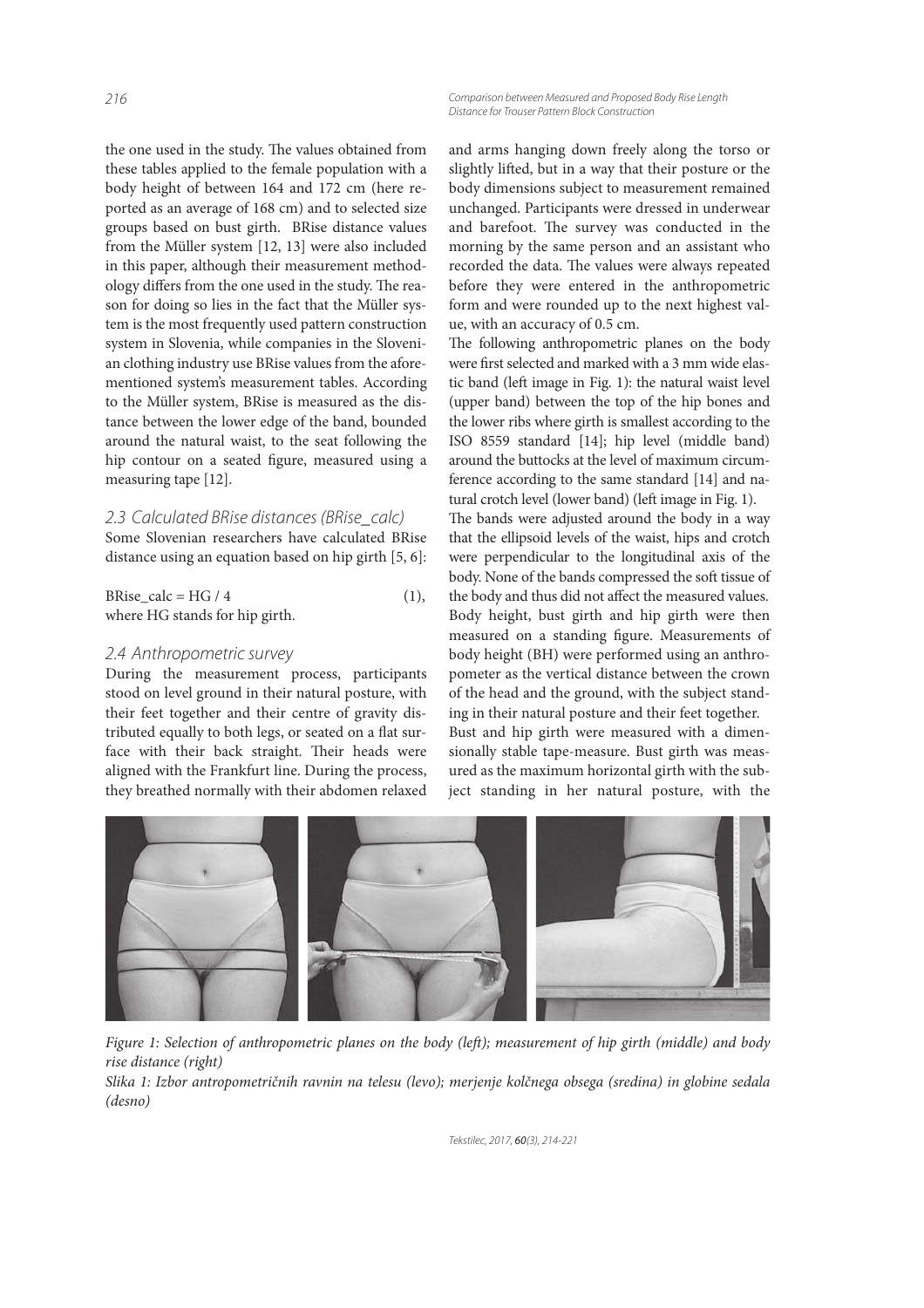tape-measure passing over the nipples, but adjusted around the body in a way that the ellipsoid level of bust girth was also perpendicular to the longitudinal axis of the body. Hip girth was measured precisely below the elastic bands on the marked hip levels (middle image in Fig. 1).

While it is difficult to define the exact level of the natural crotch in a standing position (left image in Fig. 1) using the measuring stand (anthropometer) suggested by the ISO 8559 standard, BRise was measured using a larger perpendicular ruler on a seated figure as shown in the right image in Fig. 1. Both methods resulted in very similar measurements (deviation of 0.5 cm) [16]. Measured persons sat on a flat surface with their back straight. The measure of BRise was taken as the vertical distance between the upper edge of the band around the natural waist level and the sitting level of the flat surface.

#### *2.5 Statistics*

Participants with a body height ranging from 164 cm to 172 cm were analysed and arranged into size groups according to their bust girth in intervals of 4 cm as suggested by the SIST EN 13402-3 standard [15]. Five size groups were created with bust girths of 80 cm (from 78.5 to 82 cm), 84 cm (from 82.5 to 86 cm), 88 cm (from 86.5 to 90 cm), 92 cm (from 90.5 cm to 94 cm) and 96 cm (from 94.5 cm to 98 cm).

Basic statistical parameters of analysed variables were calculated for each group. Statistically significant differences between size groups for a single variable were first tested using ANOVA and then using post-hock T-tests for single pairs of size groups (Bonferroni correction). Statistically significant differences between measured and calculated BRise distances within a single size group were tested using a T-test for paired samples. A Pearson correlation coefficient was calculated between measured and calculated BRise. The results were statistically processed using SPSS software (version 22, IBM SPSS, New York, USA). Alpha error was set to 5% (two-tailed).

# 3 Results

Body rise distances obtained from different tables of contemporary construction systems are presented in Table 1. Among the systems used, the Müller system gave the lowest values for all size groups, while the Parish system provided the highest values for all size groups. Differences between systems were substantial, from 1.5 cm for women with a bust girth of 80 cm, up to 4.3 cm for women with a bust girth of 96 cm. In all presented systems, BRise values increased in conjunction with an increase in bust girth, most notably in the Parish system, where distance changed linearly for 1.1 cm between sizes. The results of body rise distance (BRise) as meas-

ured in this study are presented in Table 2. The most significant difference between the means of size groups was 0.84 cm. There was no statistically

Table 1: Body rise values obtained from the measurement tables of different construction systems for women with different bust girth and similar body height (Max-min represents the difference between maximum and minimum values.)

Preglednica 1: Vrednosti globine sedala iz različnih konstrukcijskih sistemov za ženske z različnim prsnim obsegom in podobno višino telesa (Maks.-min. je razlika med maksimalno in minimalno vrednostjo)

| System/       |      | $Max-min/$ |               |      |      |                 |
|---------------|------|------------|---------------|------|------|-----------------|
| <i>Sistem</i> | 80   | 84         | 88            | 92   | 96   | Maks.-min. [cm] |
| Aldrich       | 26.6 | 27.3       | 28.0          | 28.7 | 29.4 | 2.8             |
| Parish        | 26.8 | 27.9       | 29.0          | 30.1 | 31.2 | 4.4             |
| Haggar        | 26.4 | 27.2       | 28.0          | 28.8 | 29.6 | 3.2             |
| Jansen        |      | 26.5       | 26.5          | 27.0 | 27.0 | 0.5             |
| Armstrong     | -    | 25.4       | $26.0 - 26.7$ | 27.3 | 27.9 | 2.5             |
| Müller1       | 25.5 | 25.5       | 26.0          | 26.5 | 27.0 | 1.5             |
| Müller2       | 25.3 | 25.7       | 26.1          | 26.5 | 26.9 | 1.6             |
| Max-min       | 1.5  | 2.5        | 3.0           | 3.6  | 4.3  |                 |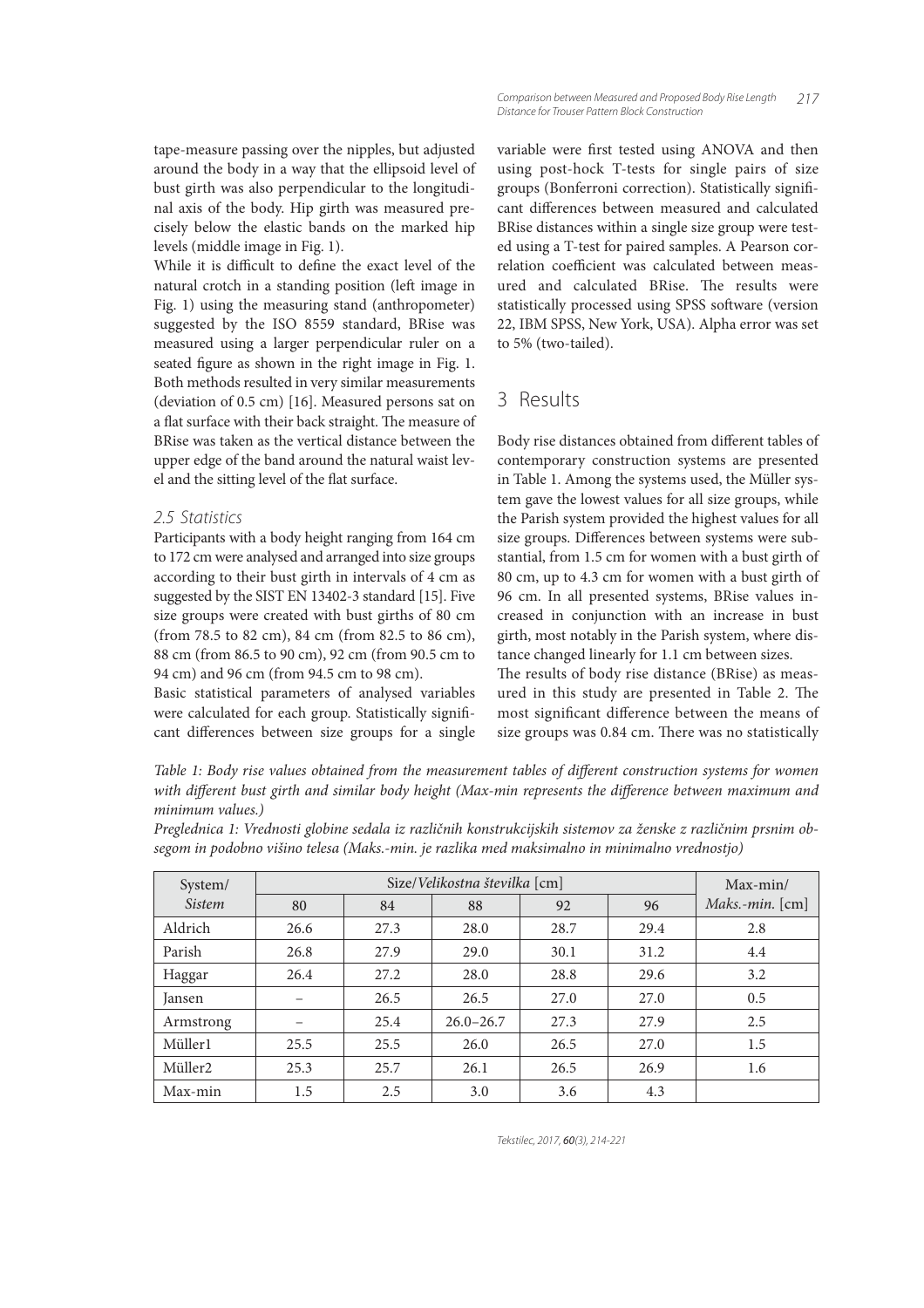Table 2: Measured and calculated values for BRise distance from the study's participants (N – number of persons measured; BRise – measured body rise distances; BRise calc – calculated body rise distances; BRise diff – difference between BRise and BRise\_calc; Sig. - statistically significant differences between groups' means of BRise and BRise\_calc;  $p$  – statistical significance)

Preglednica 2: Izmerjene in izračunane vrednosti globine sedala udeleženk raziskave (N – število merjenih oseb, GSe – merjena globina sedala, GSe\_izrač. – izračunana globina sedala, GSe\_razlika – razlika med GSe in GSe\_izrač., AS – aritmetična sredina, SO – standardni odklon, p – statistična značilnost)

| Bust girth/<br>Prsni obseg | N   | $BRise/GSe$ [cm] |       | BRise calc/GSe izrač.<br>$\lceil$ cm $\rceil$ |       | BRise diff/<br>GSe_razlika [cm] |       | $T-test/$<br>T-test |
|----------------------------|-----|------------------|-------|-----------------------------------------------|-------|---------------------------------|-------|---------------------|
|                            |     | Mean/AS          | SD/SO | Mean/AS                                       | SD/SO | Mean/<br>AS                     | SD/SO | Sig./p              |
| 80                         | 18  | 28.14            | 1.42  | 23.40                                         | 1.14  | 4.80                            | 1.70  | < 0.001             |
| 84                         | 66  | 28.15            | 2.31  | 23.53                                         | 0.84  | 4.62                            | 2.13  | < 0.001             |
| 88                         | 47  | 28.00            | 2.62  | 24.15                                         | 0.99  | 3.84                            | 2.50  | < 0.001             |
| 92                         | 29  | 28.84            | 2.65  | 24.92                                         | 1.30  | 3.92                            | 2.32  | < 0.001             |
| 96                         | 20  | 28.23            | 2.75  | 25.48                                         | 1.38  | 2.74                            | 3.07  | $=0.001$            |
| <b>ANOVA</b>               | 180 | $p=0.662$        |       | p<0.001                                       |       |                                 |       |                     |

significant difference in mean distances between size groups ( $p > 0.05$ ). However, variability within size groups was much greater, as standard deviations within size groups exceeded 2 cm, except in the 84 cm size group. The opposite was observed in the BRise\_calc. There were statistically significant differences in mean distances between size groups ( $p < 0.001$ ). The mean values of BRise calc increased as bust girth increased. The statistical significance of the mean differences between size groups is presented in Table 3. The greatest mean difference was 2.08 cm between the smallest and the largest size groups. All standard deviations within size groups were less than 1.4 cm. All differences between the mean values of BRise and BRise calc for the same size group were statistically significant ( $p \le 0.001$ ). The differences in mean values decreased as bust girth increased,

and ranged between 4.80 and 2.74 cm for the smallest and the largest size groups. The relationship between measured and calculated BRise was weak, but statistically significant ( $r = 0.283$ ,  $N = 180$ ,  $p < 0.001$ ).

The differences between measured BRise and other BRise values are presented in Table 4. The most striking observations were differences in the distribution of the mean body rise values of measured BRise on one hand and all other construction systems on the other. BRise values increased as bust girth increased in all construction systems. In small size groups, measured BRise values were higher than the systems' BRise values. In some systems, the measured values for larger size groups were lower than the systems' values. The largest difference exceeded 4 cm, while nearly half of all differences exceeded 2 cm.

Table 3: Statistical significance (p values) for post-hoc T-tests between groups for BRise\_calc Preglednica 3: Statistična značilnost (vrednost p) za post-hoc T-teste med skupinami za GSe\_izrač.

| Bust girth/<br>Prsni obseg | p values from post-hoc T-tests for different sizes/<br>Vrednosti p za post-hoc T-teste med različnimi velikostnimi številkami |       |       |       |  |  |
|----------------------------|-------------------------------------------------------------------------------------------------------------------------------|-------|-------|-------|--|--|
|                            | 80                                                                                                                            | 84    | 88    |       |  |  |
| 84                         | 1.000                                                                                                                         |       |       |       |  |  |
| 88                         | 0.138                                                                                                                         | 0.024 |       |       |  |  |
| 92                         | 0.000                                                                                                                         | 0.000 | 0.024 |       |  |  |
| 96                         | 0.000                                                                                                                         | 0.000 | 0.000 | 0.716 |  |  |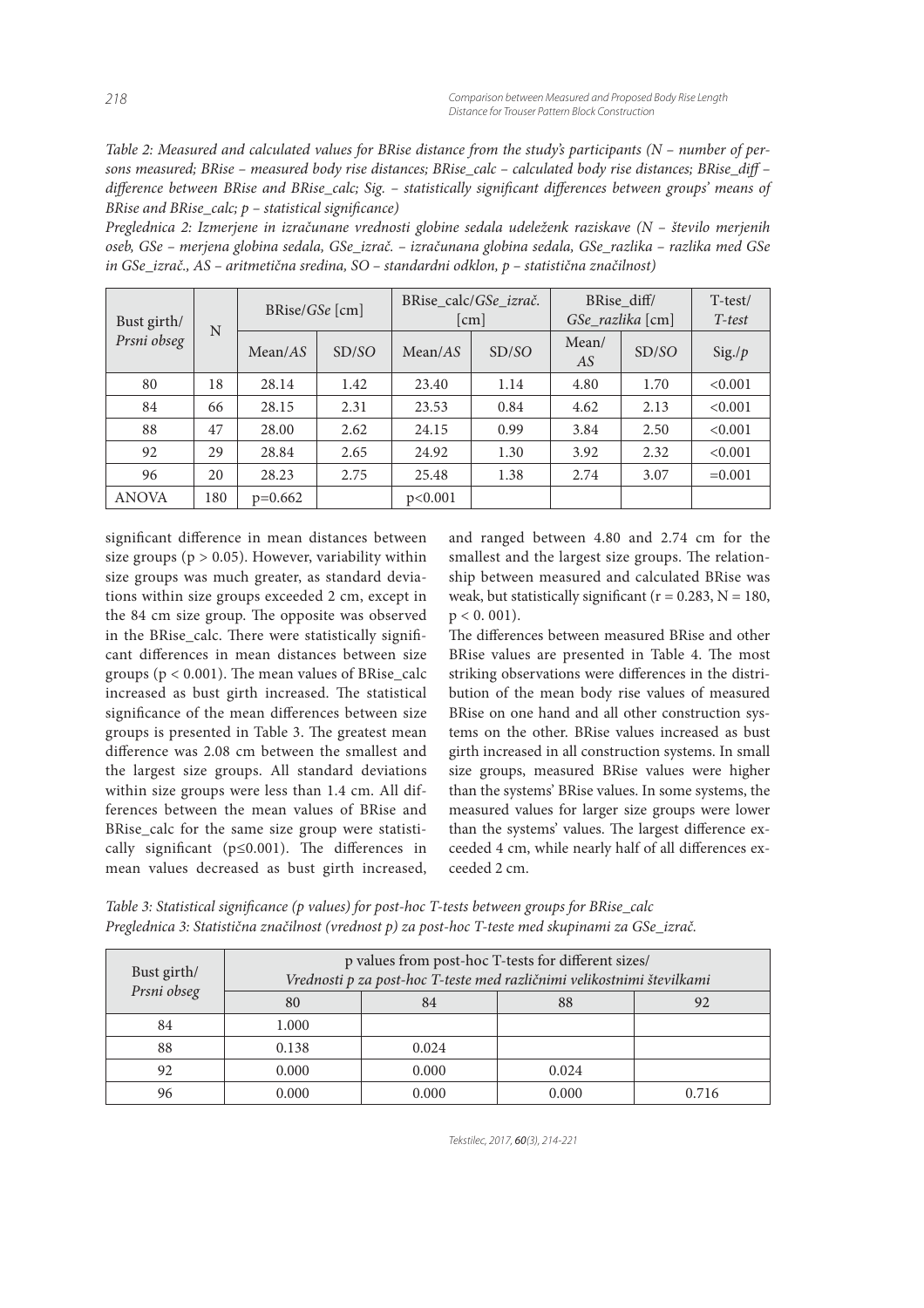| System/<br><i>Sistem</i> | Mean differences between measured BRise and other BRise distances for different sizes/<br>Razlike med pomerjenimi GSe in drugimi GSe za različne velikosti [cm] |         |         |         |         |  |  |
|--------------------------|-----------------------------------------------------------------------------------------------------------------------------------------------------------------|---------|---------|---------|---------|--|--|
|                          | 80                                                                                                                                                              | 84      | 88      | 92      | 96      |  |  |
| Aldrich                  | $-1.54$                                                                                                                                                         | $-0.85$ | 0.00    | $-0.15$ | $+1.17$ |  |  |
| Parish                   | $-1.34$                                                                                                                                                         | $-0.25$ | $+1.00$ | $+1.25$ | $+2.97$ |  |  |
| Haggar                   | $-1.74$                                                                                                                                                         | $-0.95$ | 0.00    | $-0.05$ | $+1.37$ |  |  |
| <b>Jansen</b>            |                                                                                                                                                                 | $-1.65$ | $-1.50$ | $-1.85$ | $-1.23$ |  |  |
| Armstrong                |                                                                                                                                                                 | $-2.75$ | $-2.00$ | $-1.55$ | $-0.33$ |  |  |
| Müller1                  | $-2.64$                                                                                                                                                         | $-2.65$ | $-2.00$ | $-2.35$ | $-1.23$ |  |  |
| Müller2                  | $-2.84$                                                                                                                                                         | $-2.45$ | $-1.90$ | $-2.35$ | $-1.33$ |  |  |
| BRise-calc               | $-4.74$                                                                                                                                                         | $-4.62$ | $-3.85$ | $-3.93$ | $-2.75$ |  |  |

Table 4: Mean differences between measured BRise and other BRise distances (based on Tables 1 and 2) Preglednica 4: Razlike med pomerjenimi GSe in drugimi GSe za različne velikostne številke (glede na preglednici 1 in 2)

As an example, differently obtained BRise distances were used to create the shape of the basic front trouser pattern for a single size number with the aim of presenting obtained differences graphically (Fig. 2). The differences resulting from varying BRise distances affected the shapes of the trouser pattern considerably, in terms of height and width around the natural waist level.



Figure 2: Effect of different BRise distances on the shape of the basic front trouser pattern block within the same size group (bust girth 88 cm). BRise +SD (30.62 cm); BRise (28.0 cm); BRise -SD (25.38 cm); BRise\_ calc (24.15 cm)

Slika 2: Vpliv različnih vrednosti GSe na obliko sprednjega krojnega dela osnovnega kroja hlač za isto velikostno številko (prsni obseg 88 cm). GSe +SD (30,62 cm), GSe (28,00 cm), GSe-SD (25,38 cm), GSe\_izrač. (24,15 cm)

## 4 Discussion

The main findings of this study were as follows: (i) measured body rise distances differed significantly from those obtained from most of the tables of contemporary construction systems or calculated as a secondary measure according to some authors; (ii) measured BRise distances were the same in all size groups and did not increase as the size group increased as is the case with all analysed contemporary construction systems; (iii) the range of measured BRise distances within each size group was substantial (SD from 1.47 to 2.75 cm); and (iv) the Müller system gave the lowest values of BRise distances for all size groups.

The differences in BRise distances between the analysed systems are smaller in small size groups (1.5 and 2.5 cm) and become substantial in the largest size groups (up to 4.3 cm). It seems to be very important for trouser manufactures which BRise distance they choose to use in trouser pattern block development processes for their specific target group of customers. Differences in BRise distances between size groups within the presented systems were rather significant (except with Aldrich and Haggar in groups 88 and 92), primarily around 1 cm, while BRise distances increased as size group increased. It seems that different contemporary construction systems take a similar approach to setting their BRise distances. In contrast, measured BRise did not follow any trend, while its mean distances did not differ significantly between size groups nor show any tendency of increasing or decreasing as size group increased. Measured BRise distances were closer to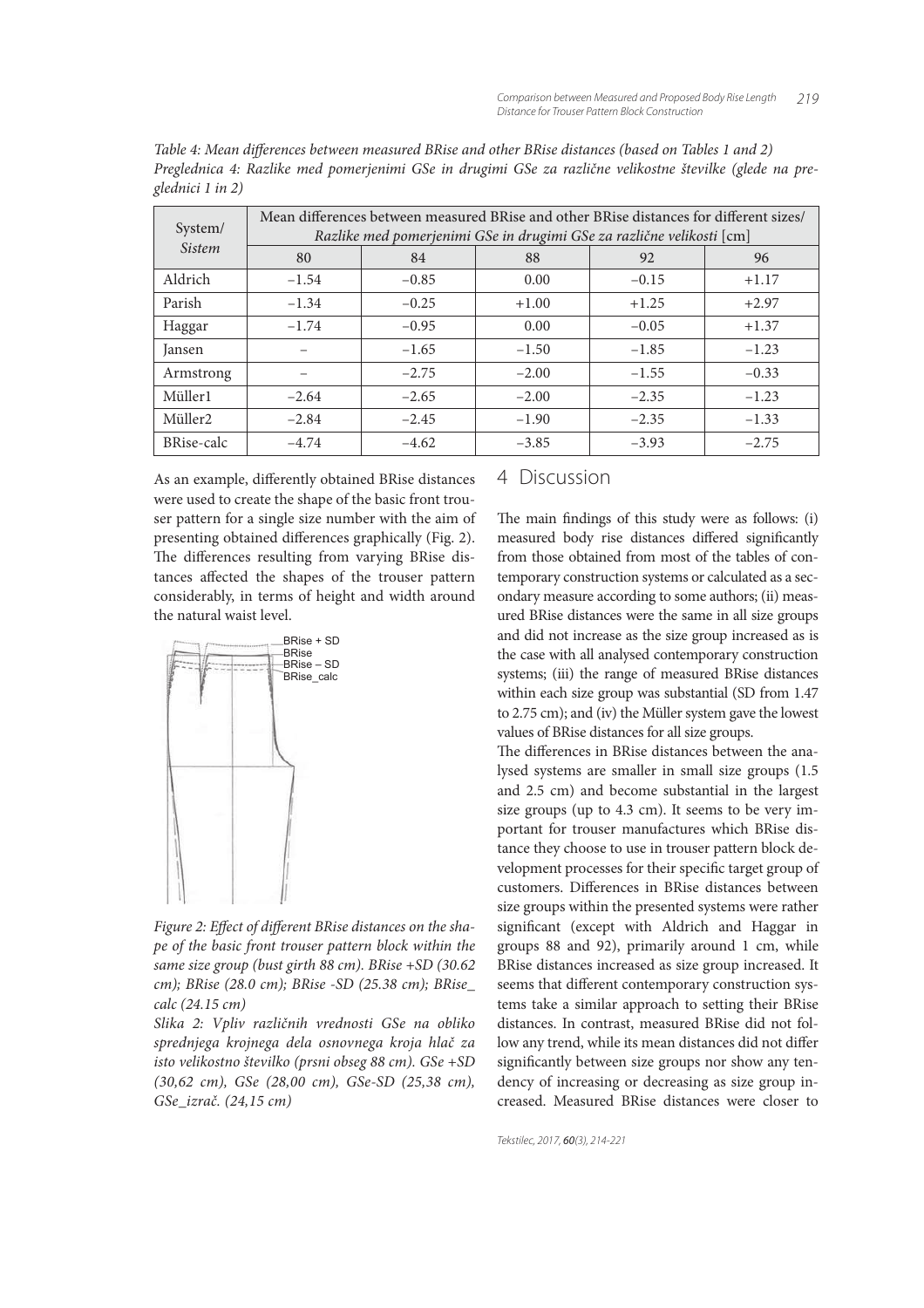those within larger size groups in the analysed systems than those within smaller size groups. Moreover, the Müller system (which is the most frequently used system in Slovenia) gave the lowest values of BRise distance for all size groups, although it uses a measurement methodology that should provide higher results than other systems. It is thus the only system in this survey that measured BRise distance between the lower edge of the band, bounded around the natural waist, to the seat following the hip contour on a seated figure  $[12]$ , while all other systems measured BRise as the direct vertical distance between the natural waist line and crotch line.

All of these points to significant discrepancies between proposed and actual BRise values, and raises questions regarding the suitability of the BRise values used in the tables of contemporary construction systems relative to the observed population of young Slovenian females. Differences in values have a significant effect on the fit of trousers around the natural waist level (Fig. 2). The range within size groups in terms of measured BRise values was large (SD from 1.42 to 2.75 cm), which raises questions about the introduction of sub-sizes based on BRise values. Calculated BRise distances should correspond better to the individual characteristics of subjects than those from pattern construction systems, as they are based on their known dimensions, e.g. hip girth. In this study, however, measured BRise and calculated BRise were only weakly correlated. Additionally, the mean differences between calculated BRise and measured BRise were significant and have a considerable effect on the fit of trousers. This means that the calculated BRise did not reflect the actual BRise dimensions of young Slovenian females. Differences in BRise distance have a considerable impact on the shape of the basic trouser block from the natural waist level to the crotch level as presented in Fig. 2. BRise distance is not only important in the development of basic trouser pattern blocks in terms of proper fit; it is also important for every garment that covers the part of the body above the natural waist, hip and crotch level (bodysuits, coveralls, etc.). The tighter clothes are, the more important the correct value of BRise distance becomes.

The importance of selecting the actual values of BRise distance is even more significant in the made-tomeasure business. The values of the BRise distances of participants in the survey vary significantly. If, for example, we developed a basic trouser pattern block for women with much higher values of BRise distance, ignoring this data and using a value from measurement tables or a calculated value, the trousers would be much lower from the natural waist level where waist girth was measured. The trousers would therefore become too small in this new waist level of the trousers and would thus not fit properly on the body. Alterations would not be possible because of the lack of textile material on the side seam and above the developed waist level of the pattern. This problem would be less significant if the actual value of BRise distance is lower than the one incorporated in the basic block pattern, as it would only cause the very poor fit of the trousers below the crotch seam or in the waist level. Alterations would still be possible and necessary. Nevertheless, the time and energy to make those alterations means lost money and the raising of the prices of products, which in turn would hinder a company's ability to maintain its competitive advantage on the market. This is another reason to include BRise distance in anthropometric surveys as one of the important measures that affect the shape of the pattern block and thus the fit of clothes.

In the past, there was a tendency to reduce the number of primary measures because manual anthropometric surveys are time consuming and costly. However, the issue of proper fit has had such a critical impact on sales that companies have started to apply technological tools to improve apparel fit. Manufacturers and retailers install 3D body scanners and computer aided design (CAD) systems to assist in madeto-measure processes [17]. With the use of 3D body scanners, information about body dimensions can be obtained faster and is more user-friendly. This provides for the possibility of obtaining significantly more measures directly from a body, and those measures should always include body rise distance. Through the introduction of 3D body scanning technologies, many contemporary researchers have begun to investigate different target group of customers and to identify new body dimensions that are important for ensuring better fitting basic clothing blocks [18-21]. Additionally, large data bases of clothing 'customers' worldwide should be created to provide different clothing companies the possibility of extracting only those 'customers' important for their business. In that way, information regarding actual body measurements would give them a competitive advantage on the market, while improving customer satisfaction in terms of the proper fit of garments on their bodies.